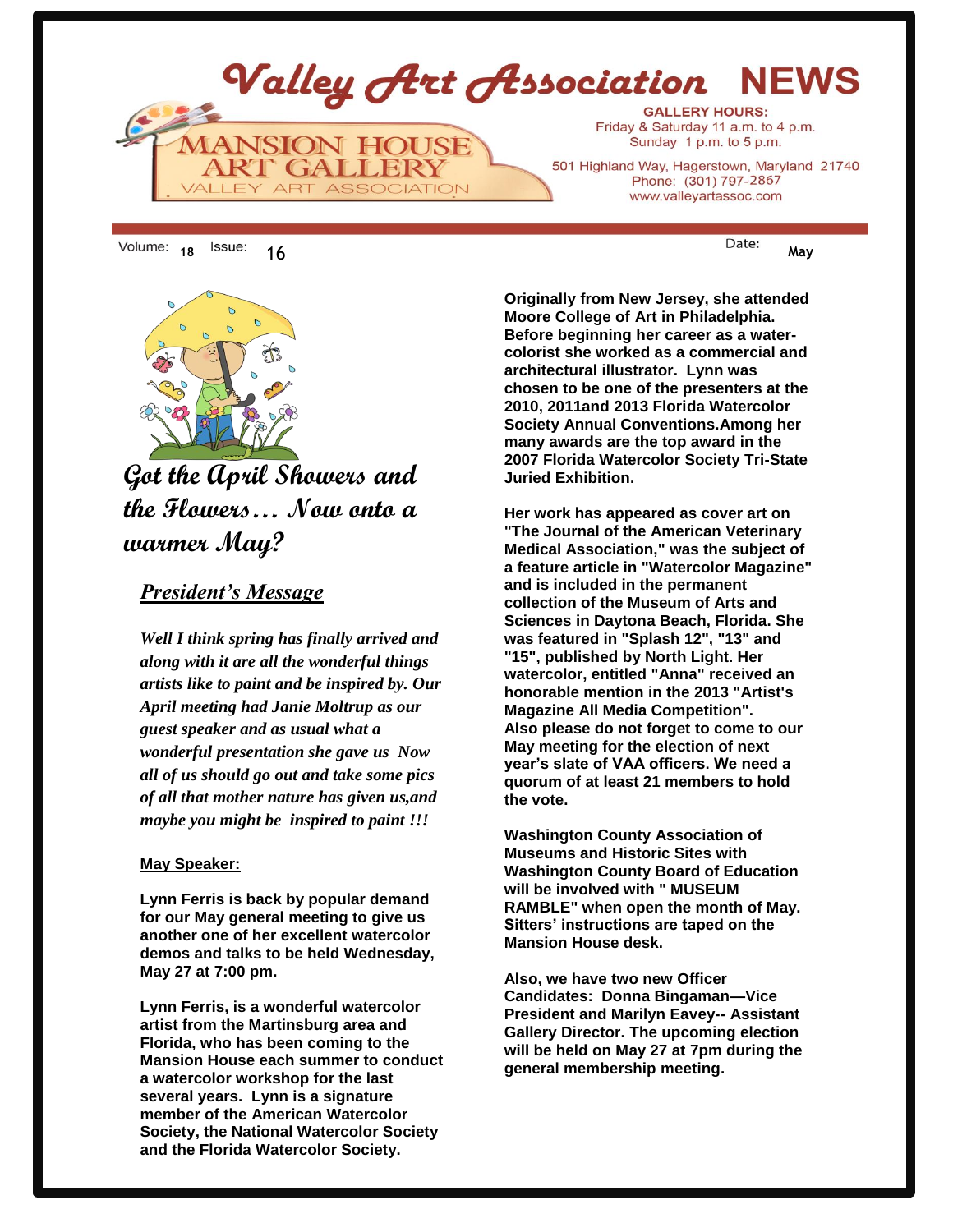**Following is the full VAA slate of officers:**

**President ---Marjorie Tressler President elect---Donna Bingaman Treasurer--- Donna Smith Corresponding Secretary--Carol Wilks Recording Secretary--Sue Parker Gallery Director-- Janie Moltrup Asst. Gallery Director--Marilyn Eavey**

**Finally, we are voting to change the bylaws to have the terms of office change first. According to our bylaws we need a quorum of 21 current members to have the vote, Please be sure to attend this very important meeting to help with the election of our new officers and to help keep our organization moving forward.**

#### **2016 Dues**

**Annual 2016 Membership Dues of \$25 are now due. Make checks payable to: Valley Art Association and mail to: Mansion House Gallery 501 Highland Way Hagerstown, MD 21740 Attention: Donna Smith Treasurer** 

*Respectfully submitted by Marjorie Tressler, President of the VAA.*

#### **Mansion House Feature:**

**Mansion House is a "2015 Blue Star Museum" for Veterans and their families from Memorial Day to Labor Day. A Sign will be placed in front of guest book encouraging all Veteran's families to place a star report numbers of Veteran' families at end of Labor Day who attended our Mansion House Art Center for 2015. We have been a "Blue Star Museum' for 3 years now.**

**The following news bears repeating:**

#### **VAA Officer News: Change to Length of Terms of Office**

**The Constitution of the Valley Art Association now specifies that six of our officers serve two-year terms. The board is proposing that the terms of all officers be one year instead. This should make the positions more appealing, since the time commitment will be significantly** 

**reduced, and it will make it easier to track which offices are up for election, which can become complicated when officers are replaced mid-term. If this change is accepted, all officers will be elected every year. The slate of new officers was presented at the April meeting and ELECTED positions will be voted on at the May meeting. All new officers shall assume office on July 1st. Therefore, the officers elected at the May, 2015, meeting and subsequently, will serve one year terms.**

**Members have asked that the general meeting minutes be posted on the bulletin board. Sue Parker will continue to do this.**

#### **North Gallery News**

## **May Show: Inspiration Tuesdays Plus More!!!**

**Marjorie Tressler's Inspiration Tuesdays will show from May 1-31st with a reception Sunday, May 3 from 2-4.**

**June -- All Member and Miniature Show: June 1-July 26**

**August—Open**

#### **Planned September/October 2015 North Gallery Show:"The Art, Culture, and History of Hagerstown" In September, 2015, the City of Hagerstown is scheduled to inaugurate its new "Art Walk" from the downtown Arts and Entertainment District to City Park. The Fall Festival will also be**

**reinstituted the same month.** 

**In conjunction with these big events, VAA is planning a September-October show in the North Gallery that will illuminate the art, culture and history of Hagerstown. We propose to show art, historical artifacts, and any items that will depict interesting aspects of Hagerstown over the years. Each painting, artifact, or other item should have an associated narrative. For this show, paintings and other art work submitted can be your own, or someone else's (with proper attribution, of course.) We hope the result will be an interesting variety of art, history and culture with stories that will intrigue viewers. If members know people who are not current VAA members who would like to**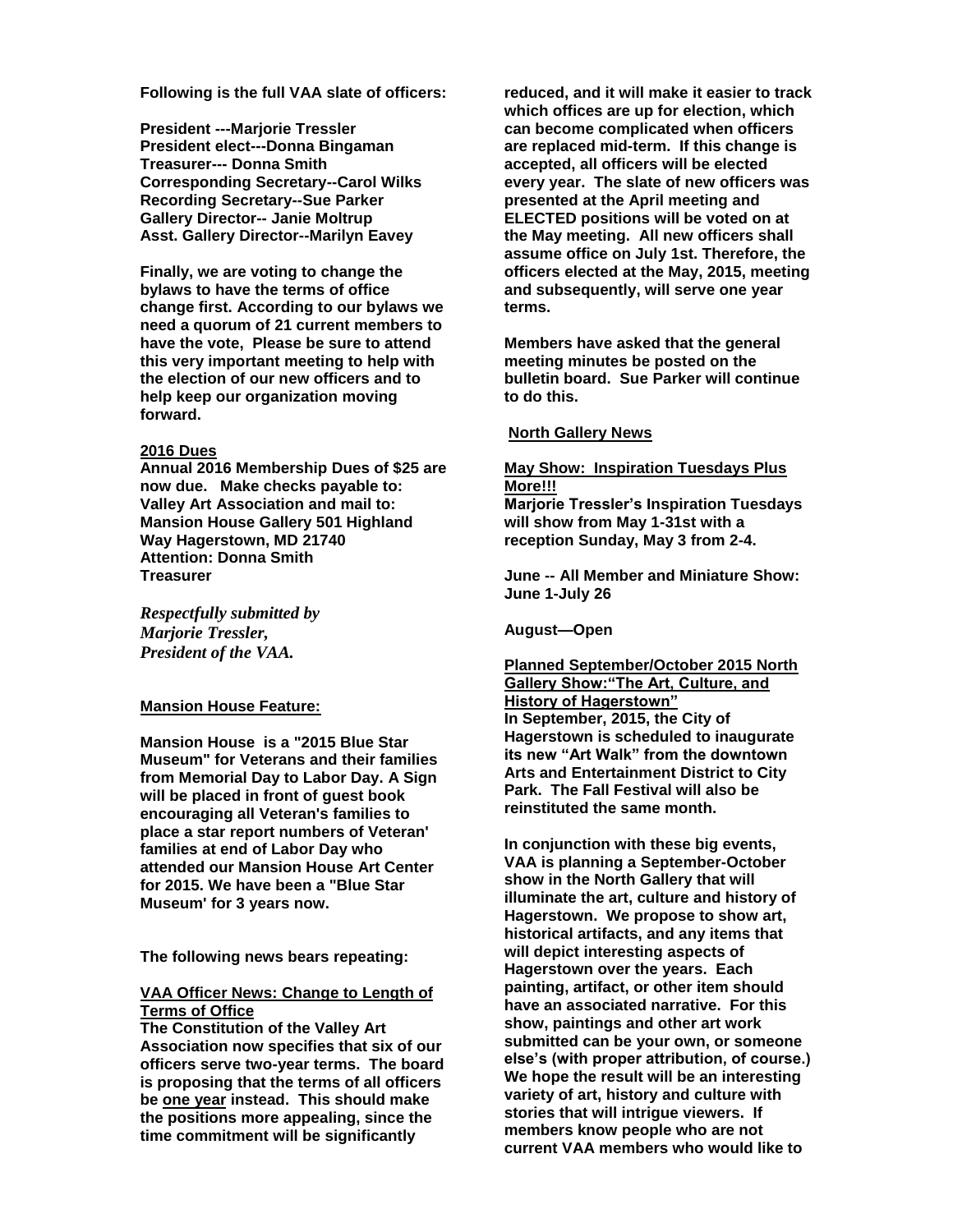**participate in this show, please let us know about them. Items can be for sale, or not, according to the exhibitor's wishes. Please let Sue Parker susanparker@frontier.com, or another board member know if you are interested in submitting a piece of art or other item for the show. We need to compile a list of the things for the show by spring and begin assembling the narratives. Please note that you do not need to complete a painting on the theme for this show, but you certainly may do that.**

#### **October--Hospice Show**

**In November, Carol Miller will be having a show entitled, "Mixed Bag".**

**The Winter All Member show "My Favorite Things", will take place December, 2015 to January 2016.**

#### **2016 Shows**

**February's show will be Art in the Heart, and members will be asked to create heart themed work.**

**In March, 2016, there will be a heritage theme, highlighting family origins. Janie Moltrup has a series of old glass slides from her family that she can convert to images for display, perhaps in April.** 

**April 2016 "All Member Show, " Springtime on My Mind "**

**May 2016 Tamara Hoffman Solo Show**

**Starting in June 2016, there will be an All Member and Miniature Show in conjunction with the Blues Fest and will run from June 1st to July 26th. Start painting!**

**An exhibit of outsider art from a local program (for example, Horizon Goodwill) is also a possibility in 2016.** 

**June 24, 2016 is the Annual VAA Picnic on the Porch.** 

**We still have an opening for a solo show from July 31-August 30, 2016. There is a sign up sheet at the Mansion desk or you can contact Janie Moltrup if you are interested.**

**The art books donated by Marguerite Cyr's family will continue to be available to gallery members and visitors on a table in the gallery. Members are invited to donate books of general interest to add to the books already donated as an ongoing fund raiser for VAA. The books will be offered for a donation to Valley Art, rather than as a traditional sale. Donations are being solicited on an ongoing basis for carpet replacement.**

#### **Inspiration Tuesdays**

**Dates: Continuous Day: Tuesday Time: 10am-2pm Location: Mansion House Tuition: Free. Marjorie Tressler is facilitating a weekly painting session in oil, acrylic, watercolor or mixed media for intermediate and advanced painters each Tuesday. These sessions are free and open to all members of the VAA. The artists share ideas, experiences, knowledge and use of materials. There are some critiques, but most of all, inspiration. The artists supply their own materials, still life set-ups and resource photographs, etc. The only requirement is that the artist needs to be selfmotivated and able to work independently. For more information or to sign up, please contact Marjorie at 717-762-6791 or marjorietressler@comcast.net.**

#### **Wednesday Art Group**

**The Wednesday Art Group invites you to join us. We meet every Wednesday from 10am to 2pm. Bring your lunch and paints, any medium. For more information call Audrey Mentzer at 301- 739-8112 or Ruth Peyton at 304-274-3465.**

#### **Wednesday Night Art Class**

**Beginning January 7, the dates are as follows: Continuous Day: Wednesday 6:30-9pm Location: Mansion House Tuition: \$65 per 6 week session. Marjorie Tressler is teaching a class in both oil and acrylic every Wednesday night except the fourth Wednesday of each month. These classes are for all painting levels. Each student gets individual attention and is encouraged to work on any subject they are interested in and wish to paint. This class is very unique where students are taught in a very friendly, relaxed atmosphere with fun conversations, where everyone is enjoying the experience of creating a beautiful painting. The only requirement**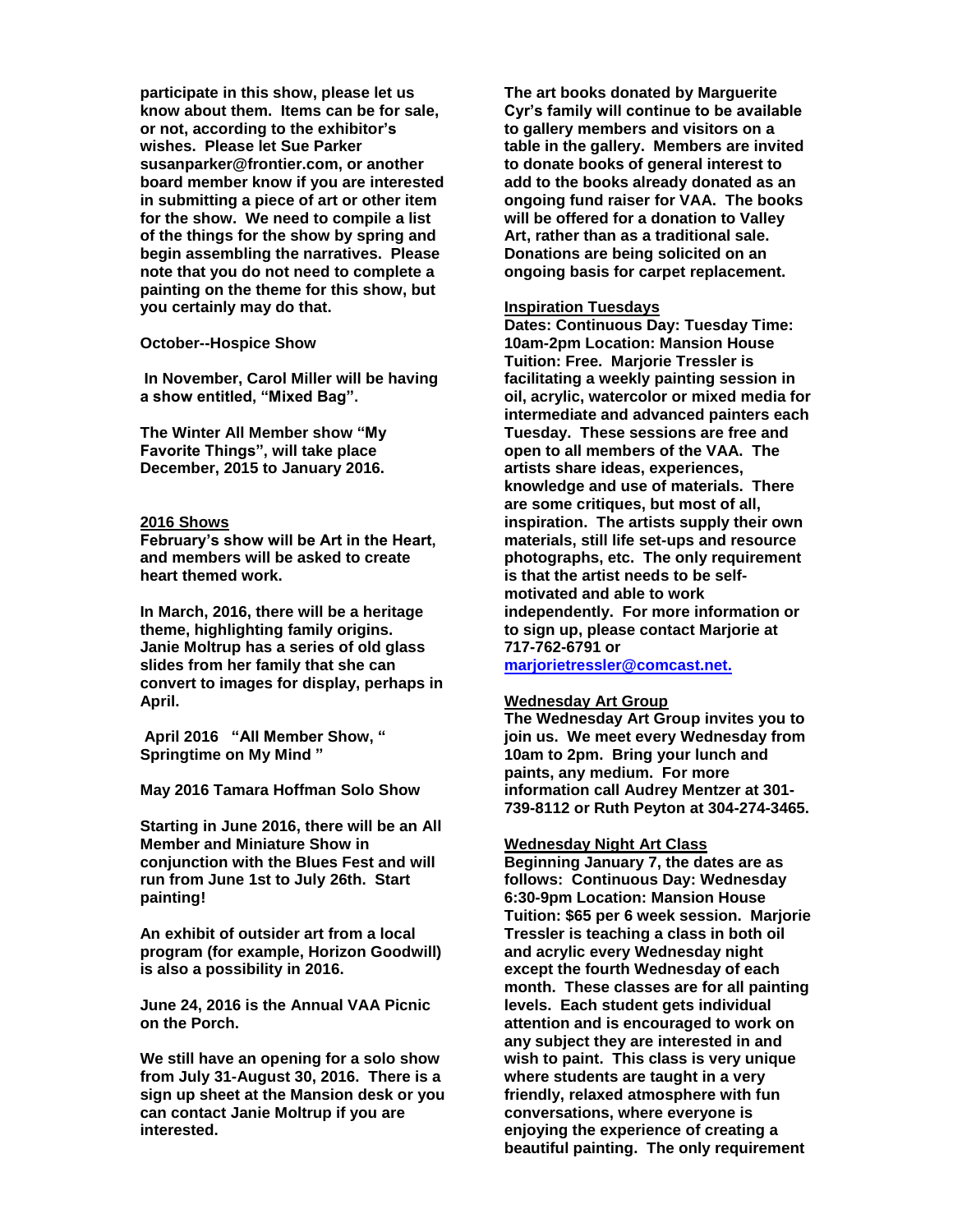**is for students to provide their own materials and come to have fun!! For more information please contact Marjorie at 717-762-6791 or [marjorietressler@comcast.net.](mailto:marjorietressler@comcast.net)**

**Lynn Ferris Watercolor Classes Lynn Ferris AWS, NWS will again be teaching watercolor classes at the Mansion House this summer. Lynn is a signature member of both the American Watercolor Society and the National Watercolor Society. Classes will run for 6 Thursday mornings 9am till noon for 6 weeks from July 23rd - August 27th. The price is \$20 per class. Email: ferrislynn@yahoo.com anytime or call 304/258-1651 after May 1st.**

**Exhibit at Renfrew's Wagon Shed Once again Dade Royer has invited us to exhibit at Renfrew's Wagon Shed and in the Museum. The dates are April 18th thru the end of June. The 18th is opening day at Renfrew Museum. Please let Marjorie Tressler know if you are interested in exhibiting your works there again. Either email or phone 717-749- 3831. There will be no commission on sales, but if you sell anything it would be appropriate to donate some amount to Renfrew in gratitude. The theme will be FARM ART and it could be anywhere not just Renfrew. Any subject that could be found in a farm setting. Delivery is scheduled for Thursday April 16th. One or two entries (paintings, drawings, or photographs) As soon as Marjorie hears from you all (yes or no interest) she'll be back in touch to learn titles, size, medium, price. Do let her know as soon as you can. The email address is: [marjorietressler@comcast.net](mailto:dbec100@egmbarqmail.com)**

#### **Hospice Call to Artists**

**In commemoration of its 35th anniversary, Hospice of Washington County, Inc. is issuing a call to visual artists for a work that it will use in publicity and promotional materials in the coming year. Interested artists are encouraged to submit up to two (2) entries. The theme for the artwork is "Transformation." Submissions for this call are limited to two dimensional work, including painting, collage, works on paper and mixed media images. No photography, unless such images are** 

**included in a mixed media piece. The maximum dimension on any side is 36 inches. Entries should be submitted digitally by September 1, 2015. Up to 30 submissions will be exhibited at the Valley Art Association's Mansion House Gallery between September 25th and October 18th. Ten finalists will be chosen and exhibited at the Anniversary event. From these, one work will be selected for purchase for \$350, and announced at Hospice's 35th Anniversary Reception at Fountain Head Country Club on October 18, 2015.** 

**For details about the call, visit the Washington County Arts Council's web site:** 

**<http://www.washingtoncountyarts.com/calls>**



#### **Bio Book Updates:**

**To all VAA Members we need to update our bio book....please put your updated typed bios in Donna Mason's folder at the Mansion House, with photos, etc. or email: donnamasonart@yahoo.com**

#### **Silent Auction:**

**Trish Suder is having an auction on the 16th of May 4-7:30pm at the Ruritan Club at 18007 Maugans Ave, Maugansville, MD. with over 100 pieces of her art: oils, acrylics and watercolors, framed. A portion of the sales will be going to the Ruritan Club. There will be free gifts and door prizes with light snacks. Public is invited.**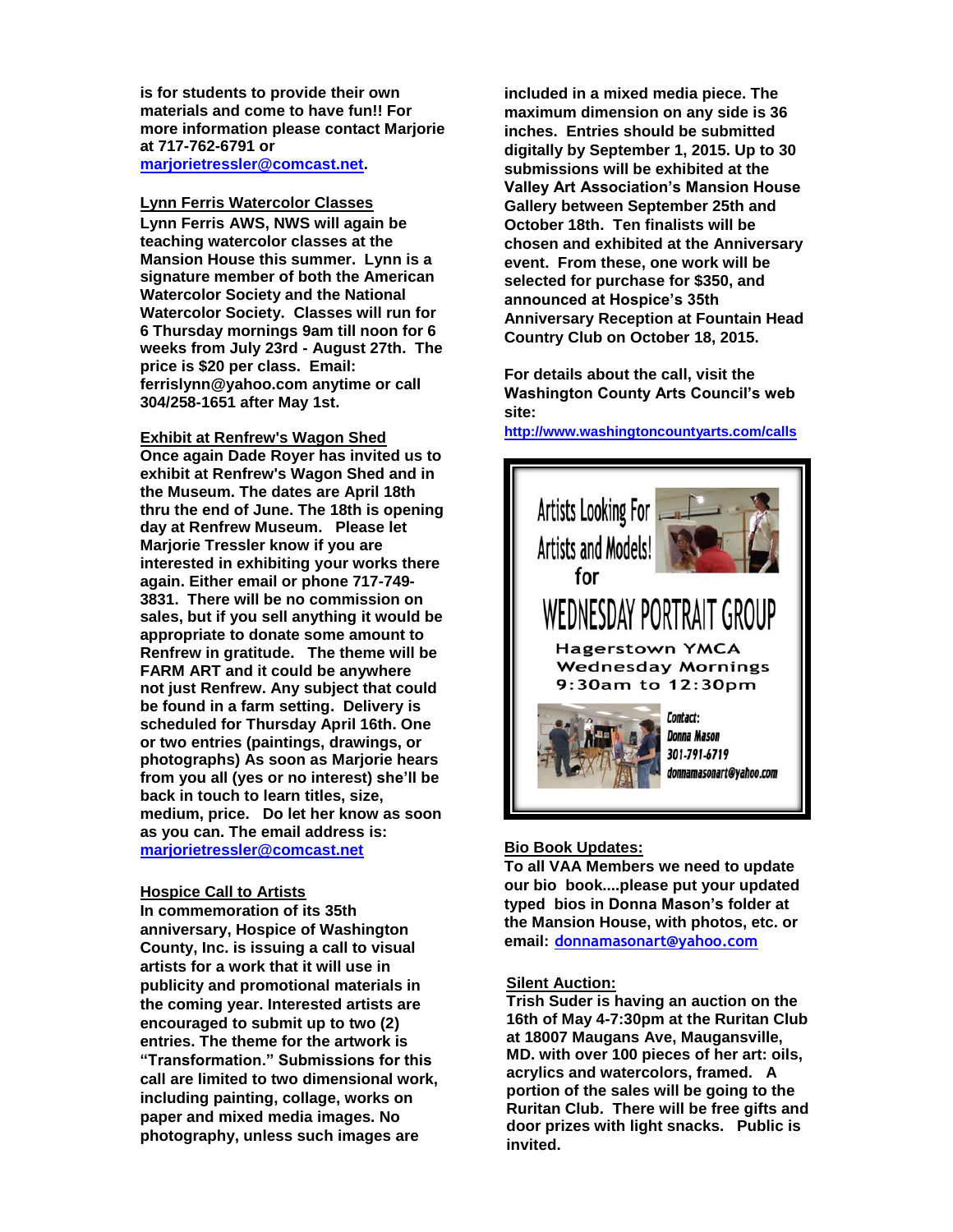#### **2015 EXHIBIT SCHEDULE FOR**

**WASHINGTON COUNTY ARTS COUNCIL Receptions are held 5-7 pm on the first Friday of exhibits unless otherwise noted.**

**May: Thursday, April 30, 2015 to Tuesday, May 26, 2015 Main Gallery: Donna Whitford House: Nature-Variable, Visual, Variety**

**Hall Gallery: Carol's Impressions: Variety of techniques, in landscapes and portraiture. Reception: Friday, May 1, 2015 5-7pm.We will publish future events at WCAC each month.** 

## **2015 Meritus Art In The Hallways Schedule**

**MAY Lucy Ecker JUNE Pauline Adams JULY Sue Bell AUGUST Marilyn Tracey SEPTEMBER Sue Parker OCTOBER Elizabet Stacey-Hurley NOVEMBER Eileen Pollock DECEMBER Bob Wantz** 

## **2015 Chambersburg Art In The Hallways Schedule**

| <b>MAY</b>       | <b>Mona Fickes</b>         |
|------------------|----------------------------|
| <b>JUNE</b>      | <b>Ruth Peyton</b>         |
| <b>JULY</b>      | <b>Tom Neveil</b>          |
| <b>AUGUST</b>    | <b>Evie Cook</b>           |
| <b>SEPTEMBER</b> | Virginia Hair              |
| <b>OCTOBER</b>   | <b>Lee Mattern</b>         |
| <b>NOVEMBER</b>  | <b>Bette Rae Gallenger</b> |
| <b>DECEMBER</b>  | <b>Cindy Smith</b>         |

## **2015 Waynesboro Hospital Schedule**

| <b>Becky Dietrich</b>   | May 26th         |
|-------------------------|------------------|
| <b>Doretta Wisler</b>   | June 29th        |
| <b>Denny Bingaman</b>   | July 27th        |
| Donna Bingaman          | <b>Aug. 31st</b> |
| <b>Laura Shindle</b>    | Sept. 28th       |
| <b>Betty Koontz</b>     | Oct. 26th        |
| <b>Anita Snively</b>    | Nov. 30th        |
| <b>Chris/Joan Fries</b> | Dec. 28th        |
|                         |                  |